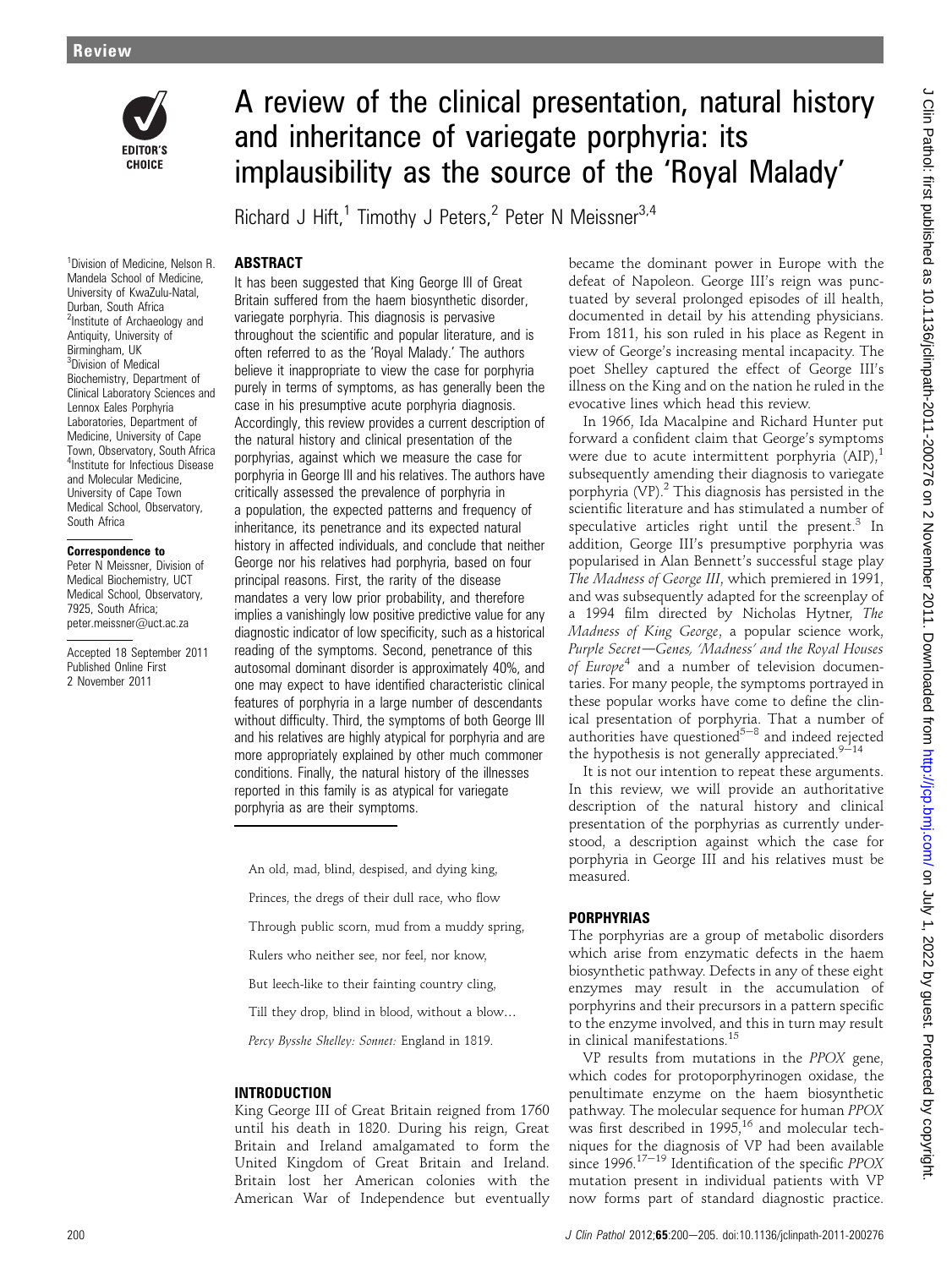Given the very high sensitivity and specificity of a molecular diagnosis for VP, it is now possible to prove or disprove the presence of VP with near-absolute certainty. Thus, we are able to delineate the clinical presentation of VP accurately.

# PREVALENCE AND PENETRANCE OF VP AND THE RELIABILITY OF A DIAGNOSIS BASED ON CLINICAL SYMPTOMS

The gene prevalence of VP in most European countries, including the UK, is now estimated at  $7$  per million.<sup>15</sup> The prevalence in South Africa is much higher at approximately 1200 per million of the European immigrant population,<sup>20</sup> owing to a founder effect resulting from the introduction of the R59W mutation into the Dutch settler community of Cape Town in 1688.<sup>17</sup> The clinical penetrance of VP among adults is approximately 40%: thus, 40% of adults carrying a PPOX mutation express clinical disease, while the remainder are asymptomatic.<sup>21-23</sup> This contrasts with earlier studies suggesting a rate of symptomatic disease of 70-80%.<sup>24 25</sup> In large part, this lower rate is likely due to the advent of DNA testing, which has allowed identification of the 60% of carriers who are clinically silent unexpressed carriers.

The case for VP in the British Royal House rests wholly on the symptoms reported in this family. Thus, the presence or absence of symptoms constitutes the diagnostic test on which the diagnosis of VP in George III and his relatives is based. As with all diagnostic tests, Bayes' rule should be applied in order to estimate the accuracy of the resultant diagnosis. Given the prevalence, sensitivity and specificity of any test, its predictive values can be calculated.

The prevalence of VP in Europe is known. The sensitivity of clinical symptoms in predicting a diagnosis of VP has an absolute upper limit of 0.4, corresponding to a penetrance of 40%. The specificity of clinical symptoms for the diagnosis of VP is unknown. Skin problems and abdominal pain are common in the population, and the contemporary reports of the symptoms of George III and his relatives lack the detail which might tighten up their specificity for VP. For the purposes of our calculation, we have set the specificity of clinical symptoms for VP at 50%, suggesting that 50% of all people with the symptoms described by Macalpine and Hunter do indeed have VP. In practice, specificity will be far lower than this optimistic figure.

Table 1 shows the application of Bayes' rule to this problem, using the observed prevalence of VP in Europe of  $7\times10^{-6}$ , a sensitivity of clinical symptoms for a diagnosis of VP of 0.4 and a specificity of 0.5. The calculated probability that clinical symptoms will correctly identify porphyria is vanishingly small; indeed the probability of a false positive exceeds 99.999%. This is an expected consequence of a diagnostic test of imperfect specificity applied for a disease with a low prevalence. On statistical grounds alone, the case for the correct diagnosis of VP in the Royal Family is extraordinarily weak.

## PROBLEM OF MISSING CASES

Approximately 200 years have elapsed since the death of George III, and we estimate that his living relatives now number nearly

Table 1 Application of Bayes' rule to the use of clinical symptoms as a diagnostic test for variegate porphyria in a European population

| 0.000007  |
|-----------|
| 0.4(40%)  |
| 0.5(50%)  |
| 0.00056%  |
| 99.99944% |
|           |

900 individuals. (George III had 15 children, two died in infancy, nine married and had legitimate offspring. George himself had eight siblings of whom three had legitimate offspring.<sup>26</sup>) Given a 50% transmission rate for this autosomal dominant disorder and the 40% clinical penetrance alluded to earlier, we would therefore expect approximately 450 currently living relatives to carry the mutation and 180 to manifest the illness clinically. Yet, to our knowledge, not one of the many patients identified in recent years in Europe, in whom VP has been reliably confirmed by genetic testing, has claimed kinship with the House of Hanover. Indeed, MacAlpine and Hunter claimed to have identified symptoms suggestive of VP in fewer than 10 of George III's relatives spanning numerous generations over several 100 years. If the diagnosis of VP in the Royal house is to be sustained, a convincing explanation for the large discrepancy between the expected number of affected family members and the handful for whom a claim of VP has been made is required.

By contrast, a large pedigree of patients with VP has risen in South Africa in the 320 years which followed the introduction of the R59W mutation.<sup>6</sup> Given the observed gene prevalence of the R59W mutation in the South African population of European extraction, we estimate that the original founder couple now have more than 6000 descendants carrying the mutant gene alive today. Indeed, we have no difficulty in identifying clinically expressed VP in large numbers of their descendants, and this in the descendants of a modest farming couple, lacking the public prominence of a king and his family.

Is it possible that large numbers of affected relatives indeed exist but have not been recognised? Currently the proportion of expressed relatives who present with acute attacks runs at roughly  $10\%,^{21}$  <sup>23</sup> whereas previously it was higher.<sup>23-25</sup> Authoritative series published 30 years ago suggested that between 60% and 80% of all attacks in that era may have resulted in paralysis, with an extraordinarily high incidence of respiratory failure and death of between 27% and 80%.<sup>25</sup> <sup>27</sup> Even in the South African population of the mid-20th century, families were aware of a complex of symptoms with an excess mortality among their relatives, even though the illness had yet to be defined and named. There is nothing in the historical record to suggest a morbidity and mortality of this magnitude in the Royal Houses of Europe.

The incidence of acute attacks may have been lower before the era of modern pharmacotherapy. Eales suggested that the introduction of modern medicines, particularly barbiturates, had led to an increased frequency of acute and often fatal attacks in the 1920s in families in whom symptoms had previously been confined to the skin.28 Skin disease is nearly always present in clinically expressed patients.<sup>21</sup> <sup>29</sup> Certainly, in our most recent series, we have not seen patients with VP without skin symptoms.<sup>21 30</sup> Even in Europe, at least 80% of clinically expressed patients with VP will manifest typical skin disease despite the lower intensity of solar irradiation in comparison with South Africa. $^{22}$ 

We can therefore expect that 50% of all George's descendants should have inherited his putative VP-associated mutation, and that 40% of these should be clinically expressed, with acute attacks, skin disease or both. Yet this is not what is observed.

## CLINICAL FEATURES OF PORPHYRIA

The diagnosis of VP has been plagued by two mutually reinforcing problems. For much of the latter half of the 20th century, porphyria testing rested on imprecise biochemical analyses, a situation which is now improving with international standardisation of diagnostic testing using quantitative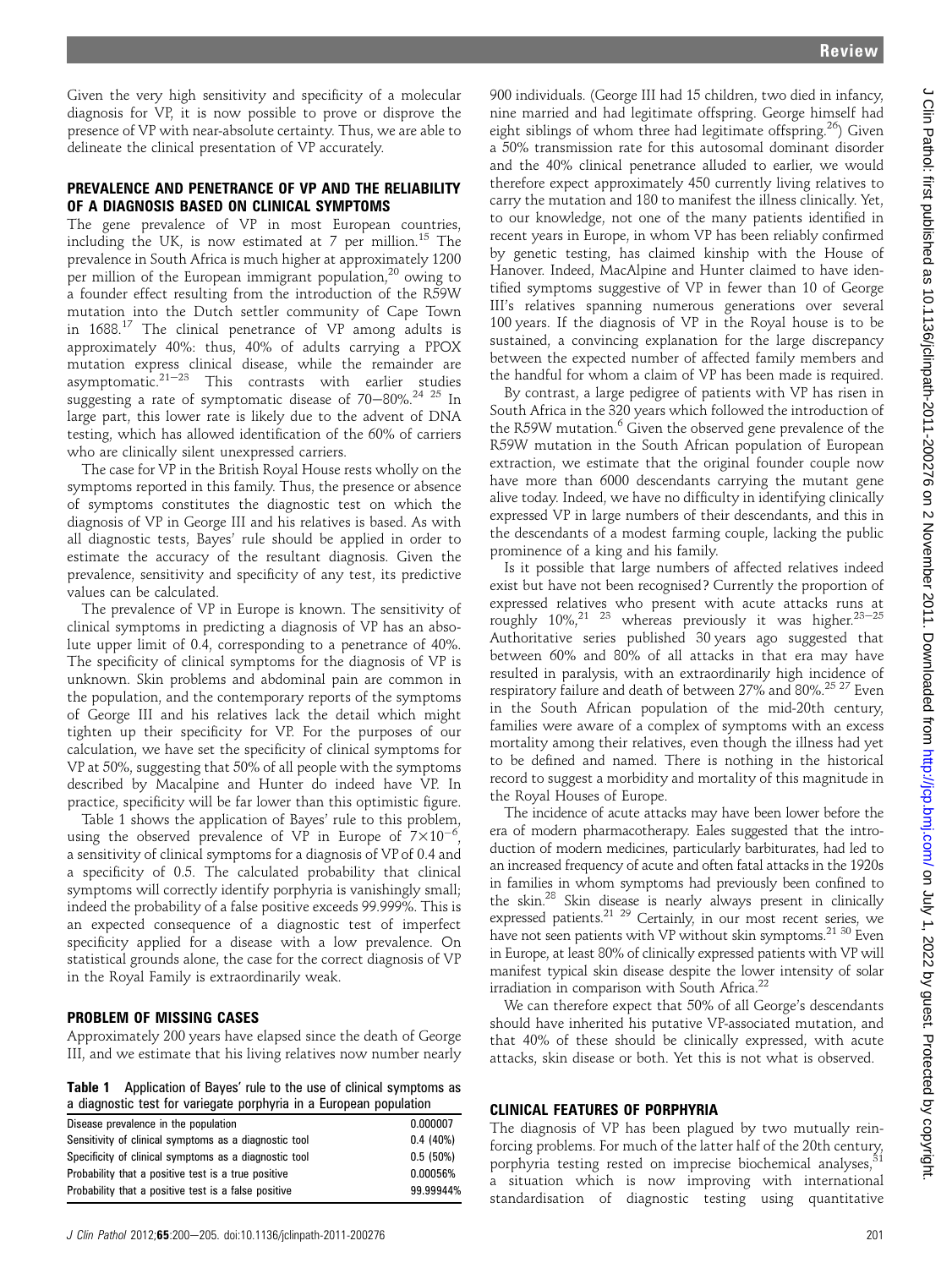chromatographic analytic methods for porphyrin measurement, supported by molecular studies. Second, many patients with vague symptoms and uncertain laboratory results have been erroneously labelled as having porphyria. This has led to a selfreinforcing cycle, with the nosology of porphyria being ever more stretched to include an extraordinary variety of vague and imprecise clinical features.

The clinical presentation of VP is now well understood. It is clear that, for the overwhelming majority of patients with this disorder, the symptoms are consistent and reproducible. In our own experience, patients referred for diagnosis on the basis of vague symptoms of abdominal pain, abnormal reactions to drugs and a variety of neurological and psychiatric disorders, will prove not to have porphyria.<sup>32</sup> Indeed, the further a patient's history diverges from the prototypical presentation, the less likely the diagnosis becomes. Yet the patient often clings strongly to the erroneous diagnosis—'delusional porphyria' as memorably termed by one exasperated colleague (Marsden JT, personal communication).

When the diagnosis is overlooked, it is due to unfamiliarity of the attending clinician with porphyria rather than any particular ambiguity in the symptoms. The presentation can be divided into two groups: photosensitive skin disease and the acute attack.<sup>33</sup> The cutaneous symptoms are stereotypic: a propensity to develop fluid-filled blisters which give rise to small erosions and which heal, leaving persistent hypo- and hyperpigmented patches. Milia, frequently limited to the interdigital clefts, may accompany this.<sup>34</sup> Lesions are found only in sun-exposed areas, typically the backs of the hands, the forearms and, to a lesser extent, the back of the neck and the feet in people who wear open shoes or sandals (figure 1). These lesions are readily identifiable and highly suggestive of VP or  $PCT<sup>33</sup>$  Other skin afflictions have no diagnostic value in terms of VP whatsoever-hence the scepticism attracted by Macalpine and Hunter's advancement of rashes, erythaema, weals and oedema as evidence in support of their hypothesis. These are not associated with VP and clearly suggest alternative conditions such as skin allergy, acne and even sunburn.

The acute attack is a specific manifestation of AIP and VP, as well as less common disorders hereditary coproporphyria and ALA dehydratase porphyria.15 It is associated with elevated levels of the porphyrin precursors delta-aminolaevulinic acid (ALA) and porphobilinogen (PBG), and presents with a characteristic constellation of neurovisceral and motor symptoms



**Figure 1** Hands of a patient with variegate porphyria showing blisters, premature ageing and changes in pigmentation.

believed to result from a biochemically mediated autonomic and motor neuropathy.<sup>35</sup> The acute attack is frequently triggered by exposure to a variety of drugs which appear to have in common their ability to induce particular classes of cytochrome P450 enzymes, with resultant increases in haem requirement and upregulation of ALA synthase 1.36 Precipitation by stress, infection and starvation have also been listed as causes of the acute attack.24 37 38 A small number of female patients with AIP experience attacks in response to pregnancy and the menstrual cycle. The mechanism is thought to be analogous to that of attacks in response to exogenous medicinal agents, here replaced by endogenous production of oestrogen and progesterone.<sup>3</sup>

The cardinal feature of the attack is abdominal pain. This is stereotypical in its presentation and easily recognisable by the expert, though frequently a source of diagnostic confusion to those less experienced with these patients. It is felt diffusely throughout the abdomen and often extends into the lower back and thighs. It is severe and only relieved by opioid analgesics. It is continuous, unrelenting and most certainly not colicky or cramping. It is poorly localised and is unassociated with signs of peritoneal irritation.<sup>30</sup>

The autonomic disturbance typically manifests with hypertension and tachycardia but only in the most severe cases are these striking. Typically, there is a mild rise in blood pressure and pulse rate, which is then seen to decrease as the attack abates. Patients with longstanding clinically expressed AIP are increasingly recognised to develop chronic sustained hypertension and renal impairment.<sup>40</sup> Nausea, vomiting and constipation are common but are entirely non-specific and of little diagnostic value in themselves; as symptoms, they are completely overshadowed by the abdominal pain. Severe attacks progress to quadriparesis and respiratory failure. Before the introduction of modern methods of artificial ventilation, motor neuropathy was commonly fatal.<sup>30</sup>

These, then, are the clinical features of VP. Unfortunately, there is still a tendency to regard any combination of skin problem, abdominal pain and neuropsychiatric disturbance as highly suggestive of VP.

Many symptoms and signs which do not form part of the clinical spectrum of VP have been put forward in support of the George III claim, including abnormal constitution of the blood with severe anaemia, malarial feverishness, neuralgia, biliousness, fainting fits, redness between the breasts, itchy rashes, swollen legs, cloudy urine, shooting labour-type pains and even a raging pain in the feet. Indeed, many of the symptoms adduced in George and his relatives are more appropriately ascribed to such common conditions as acne, skin allergies, sunburn, obstructive jaundice and urolithiasis. As clinicians with a wide experience in porphyria and a proper concern for the correctness of our diagnoses, we believe the time has come to call a halt to such nosological incontinence. Waldenstrom, who described porphyria as 'the little imitator,' <sup>41</sup> meant this in the restricted sense that some of the cardinal manifestations might be misinterpreted as a feature of a more common disorder, for example, the quadriparesis of the acute attack being mistaken for the Guillain-Barré syndrome, and did not mean to imply that 'anything goes' when matching symptoms to porphyria.

Bipolar illness has been suggested as a more convincing explanation for George III's mental problems. $9-13$  His first socalled acute attack, marked by colicky upper-abdominal pain and discoloured urine, may well have reflected obstructive jaundice and was diagnosed at the time by Sir George Baker as 'Concretions of the Gall Duct.' James I, a relative also claimed to have had VP, suffered abdominal pain, vomiting and diarrhoea associated with repeated attacks of left-loin pain radiating to the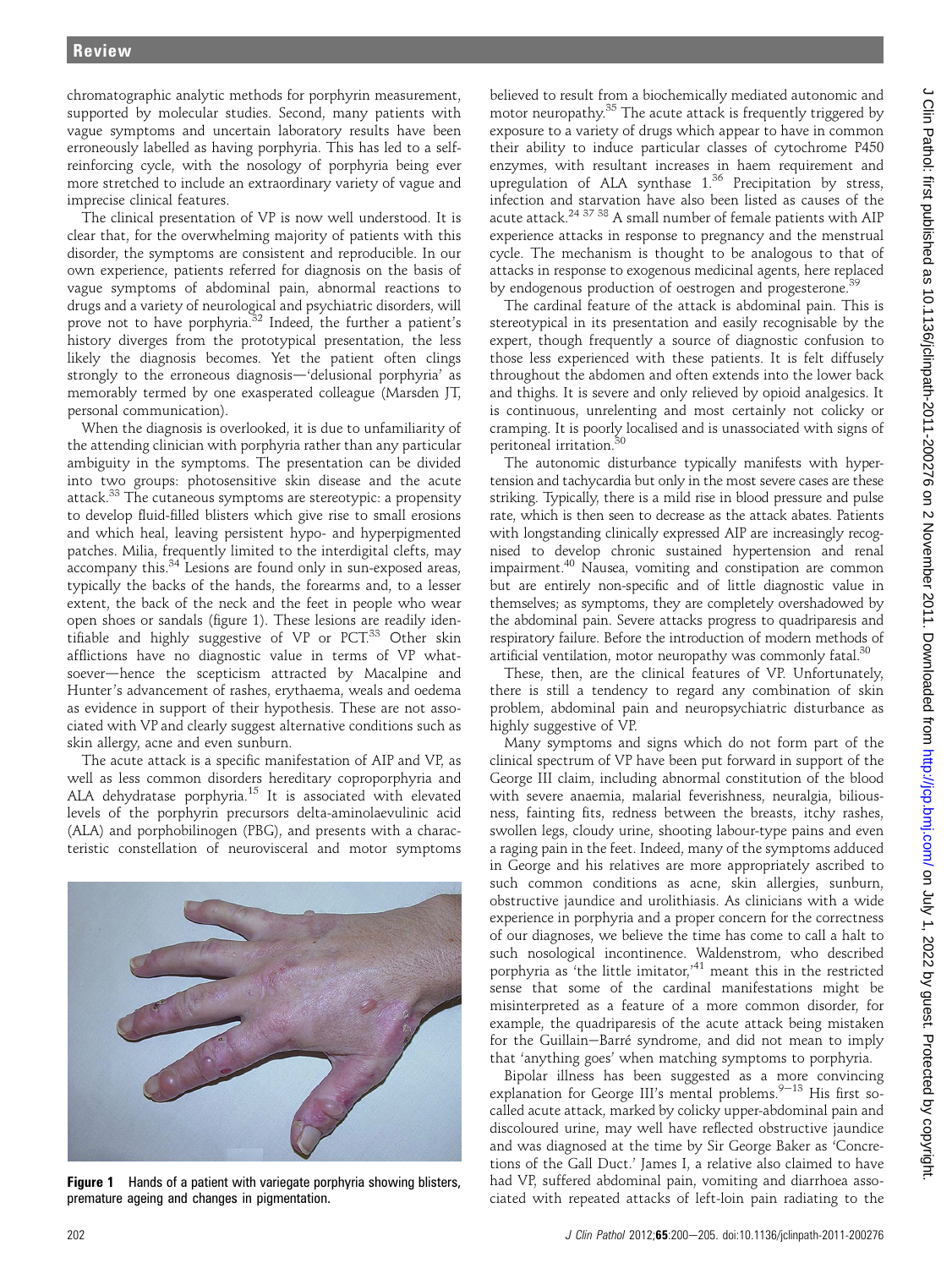bladder and glans penis, with production of dark urine and was found to have calculi in a kidney at autopsy. The most superficial reading of this suggests urolithiasis as a far more likely cause of his symptoms than porphyria. The evidence for the final illness of Edward Duke of Kent  $(1767-1820)$ , a son of George III and father of Queen Victoria, overwhelmingly favours acute pneumonia. The Duke had caught a cold, which deteriorated over several days, culminating in a final illness marked by delirium, vomiting, high fever, severe chest pain, a cough, pain in the side and hoarseness. Autopsy revealed a large lung abscess. Yet his symptoms too were put forward in support of a porphyria diagnosis.

#### NEUROPSYCHIATRIC SYMPTOMS IN PORPHYRIA

Nowhere has the concept of porphyria as 'the little imitator' been more enthusiastically embraced than in the field of psychiatry<sup>42</sup> which is, perhaps not coincidentally, the discipline in which Macalpine and Hunter were trained. Indeed, the psychiatric associations of porphyria are among the most misunderstood and misattributed symptoms related to this disorder. The psychiatric manifestations of porphyria may be divided into two groups. First, an association between chronic porphyria and mild anxiety and depression has been postulated. $43-46$  A careful study has reported anxiety and depression in up to 46% of patients with AIP and VP where it was found that anxiety appears to represent a 'relatively stable personality trait', rather than a 'transitory emotional state,' implying that it is an intrinsic personality trait rather than occurring secondarily to the porphyria.47 The nature of this association is yet to be explained.

Second, during the active phase of the acute attack, mental disturbances in the broadest sense are common and may be present in up to 30% of patients.<sup>15</sup> The cause is almost certainly multifactorial and may include common effects of medication used in the management of the acute attack, such as sedation and disorientation arising from the use of opioids, and the effects of the metabolic disturbances associated with the acute attack, including hyponatraemia. Acute psychotic manifestations such as paranoia and hallucinations are occasionally encountered but are very uncommon. In our series of 112 acute attacks, an acute psychosis was noted in a single attack (0.9%) and resolved within 48 h as the attack settled.<sup>30</sup>

Severe acute attacks are associated with serious central nervous system symptoms, including acute confusion, seizures and coma. Acute porphyria is a well-described precipitant of the posterior reversible encephalopathy syndrome (PRES).<sup>30</sup> <sup>48-53</sup> Patients show a characteristic appearance on CT or MRI scanning suggestive of severe, reversible cerebral ischaemia. About 70 to 80% of all patients with PRES demonstrate moderate to severe hypertension, which probably explains the link with the acute attack of porphyria. PRES may result from disordered cerebral autoregulation or cerebral endothelial dysfunction in the face of hypertension, manifesting as vasospasm and vasogenic cerebral oedema.<sup>54</sup> It is completely reversible, and all the neurological manifestations of acute porphyria disappear promptly once the attack has settled, with the exception of established peripheral motor neuropathy.

The widely held belief that there is a link between porphyria and insanity is not supported by current evidence. Jara-Prado *et al*<sup>55</sup> studied 300 psychiatric patients and 150 controls, and found a similar frequency of AIP in both groups: two patients in the patient group and one in the control group. Patience *et*  $a^{56}$ studied the case records of 344 consecutive patients with AIP seen by the porphyrias research group in Glasgow between 1950

and 1988. They identified 16 individuals who had had contact with psychiatric services, and were able to study the records of 12. One patient among their 344 cases had been diagnosed as schizophrenic. Bipolar disorder was identified in two, both of whom had a positive family history, and in these families the bipolar disorder did not segregate with AIP. The commonest psychiatric diagnosis in their sample was generalised anxiety. They therefore concluded that there is no evidence for an association between AIP and chronic psychotic illness such as schizophrenia or bipolar disorder.

Yet the belief that chronic psychosis is a feature of latent porphyria has proved difficult to dislodge. A widely quoted study by Tishler et  $aI^{57}$  introduced the discussion with the following sentence: '(Our) study of the prevalence of intermittent acute porphyria in patients with psychiatric illness was based on the hypothesis that intermittent acute porphyria may commonly present only as chronic and debilitating psychopathology.' This belief had been strengthened by a number of early studies, including that of Kaelbling et  $al$ ,<sup>58</sup> who in 1961 reported 12 patients with porphyria among 2500 patients admitted to shortterm American psychiatric units, McEwin et  $a^{59}$  in 1972, who reported seven patients among 1774 patients admitted to psychiatric wards in Australia, and Wetterberg who detected three cases among 1907 patients in Swedish psychiatric hospitals.<sup>60</sup> Although, in each study, this was a handful of cases among large numbers of psychiatric patients, the observed frequencies, of 0.48%, 0.4% and 0.16% respectively, were felt to exceed the prevalence of AIP in the general population. Tishler *et al*<sup>57</sup> studied 3867 psychiatric inpatients in 1985. They identified eight subjects as carrying AIP, a prevalence of 0.05%, suggesting an over-representation compared with the population.

With the benefit of hindsight, it is clear that these studies were unintentionally misleading. The diagnostic methods employed in these studies, including simple urine-screening tests for PBG and blood-spot tests for reduced hydroxymethylbilane synthase activity, do not meet the standards of sensitivity and specificity that would be required for publication today. Furthermore, the psychiatric patients identified as 'carriers' of AIP constituted a diverse group of patients who appeared to share no other features in common: none had any other symptoms of porphyria (such as a history of the acute attack), and the psychiatric diagnoses attached to these patients spanned the entire psychiatric spectrum, from personality disorder to depression, hysteria, dementia, head trauma and epilepsy. The association between chronic psychosis and porphyria apparently identified in these studies is hopelessly compromised.

Unfortunately, the supposed link between porphyria and chronic psychiatric illness has become firmly established in the minds of both the public and many professionals. Testimony to this is the following quote written as recently as  $1995^{61}$ .

Psychiatric manifestations[in porphyria] include hysteria, anxiety, depression, phobias, psychosis, organic disorders, agitation, delirium, and altered consciousness ranging from somnolence to coma. Some patients develop psychosis similar to schizophrenia. Psychiatric hospitals have a disproportionate number of patients with this disorder as only difficult and resistant patients accumulate there... This diagnosis should be entertained in the following situations: (a) unexplained leucocytosis; (b) unexplained neuropathy; (c) aetiologically obscure neurosis or psychosis; (d) 'idiopathic' seizure disorder; (e) unexplained abdominal pain; (f) conversion hysteria; and (g) susceptibility to stress.

Are there any patients in psychiatric institutions who do not meet these criteria for porphyria? To conclude: the clinical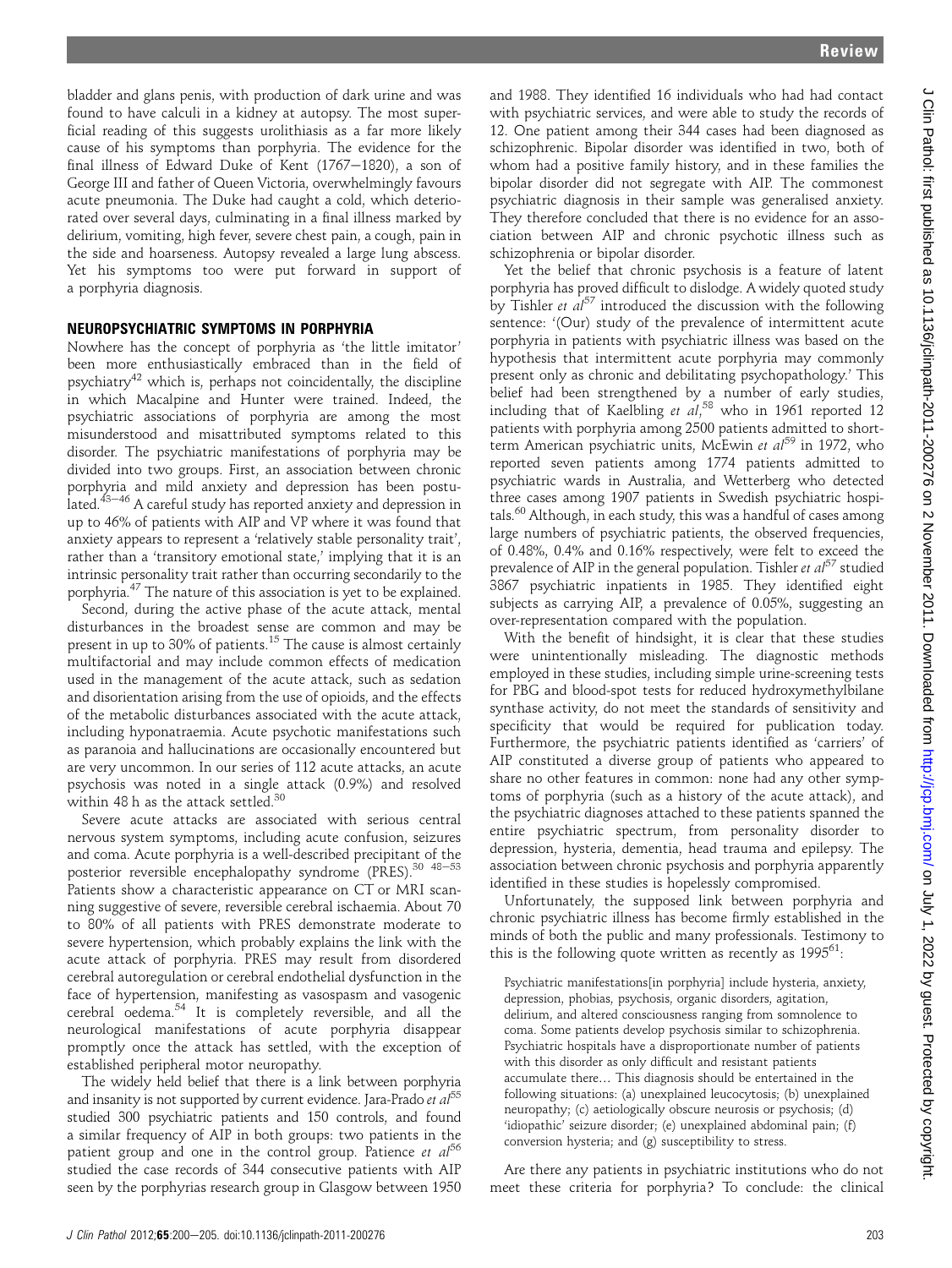presentation of porphyria is straight-forward and rarely problematic: George III and his relatives do not meet clinical criteria for a diagnosis of porphyria.

# NATURAL HISTORY OF PORPHYRIA

Porphyria is more than just a complex of symptoms at a particular time. It also has a well-recognised natural history. This implies that the disease should be viewed longitudinally as well as cross-sectionally. The Macalpine and Hunter claim implies that George III's porphyria deteriorated over many years to the point where he became psychotic and demented. Such a pattern is not seen in porphyria. Certainly there are a few unfortunate individuals with severe AIP, almost without exception female, who have frequent attacks, often more than one per month. They do not lapse into insanity. Rather they tend to become increasingly immobilised by motor neuropathy, have a seriously impaired quality of life owing to numerous ongoing painful crises and become dependent for survival on skilled medical care, such as repeated infusions of haem arginate and, more recently,<br>orthotopic liver transplantation,<sup>62—64</sup> failing which they die.<sup>15 30</sup>

More recently recognised are an association between chronic AIP and hypertension and eventual chronic renal failure,  $40$   $43$   $62$ and an increased risk of hepatocellular carcinoma in patients with both AIP and VP.<sup>45 65-70</sup>

George III's so-called attacks did not follow a typical pattern of attacks-unrelenting pain lasting days to weeks, nor of the discoloured urine which might conceivably represent an attackassociated excess of urinary porphyrins-followed by long periods of remission. Indeed, the natural history of his illness and that of his relatives are as atypical for porphyria as are the symptoms themselves.

# LABORATORY EVIDENCE FOR VP

Despite a number of claims, no unequivocal evidence for VP has as yet been adduced in any of George's descendants. Two patients from the house of Hanover were said to have had positive biochemical tests for porphyria.<sup>4</sup> This claim has been convincingly contested on the basis of insufficient or contradictory evidence. $58$  To the best of our knowledge, attempts at a retrospective genetic diagnosis via analysis of the PPOX gene from ancient DNA samples have yielded inconclusive or incomplete evidence.<sup>4</sup>

## CONCLUSION

We conclude that neither George nor his relatives were afflicted with an acute porphyria, either VP or AIP. First, the rarity of the disease of the disease mandates a very low prior probability and therefore implies a vanishingly low positive predictive value for any diagnostic indicator of low specificity, such as a historical reading of the symptoms. Second, penetrance of this autosomal dominant disorder is approximately 40%, and one may expect to have identified characteristic clinical features of porphyria without difficulty in a large number of descendants. Third, the symptoms of both George III and his relatives are highly atypical for VP and are more appropriately explained by other commoner conditions. Fourth, the natural history of the illnesses reported in this family is as atypical for VP as are their symptoms. Finally, no objective, unequivocal, as opposed to circumstantial, evidence has as yet been put forward to support a diagnosis of VP.

We believe that there are three lessons to be drawn from the story of George III and his supposed porphyria. First, it is inappropriate to look at a disease purely in terms of its symptoms. Rather, a rigorous assessment which includes its preva-

## Take-home messages

- < Variegate porphyria is not responsible for the 'Royal Malady' nor the 'madness of King George'.
- < The temptation to attach a diagnostic label of 'porphyria' to a wide variety of atypical and non-specific signs and symptoms, especially neuropsychiatric symptoms, must be vigorously resisted.

lence in a population, expected patterns and frequency of inheritance, its penetrance and its expected natural history in affected individuals must be made. Second, rigour in the searching of the available historical information and unbiased reporting of factors that both support and refute the hypothesis are essential.

Third, we believe that the Royal malady hypothesis has unfortunately proved to be more than just a benign and interesting historical footnote. It has served to support serious misconceptions about porphyria. Clinicians with an interest in porphyria are frequently referred patients with a variety of bizarre symptoms (usually with some vague relation to abdominal pain, presumed neurosis or even psychosis, and atypical responses to drugs) with a diagnosis of presumed porphyria. Many of these are psychologically vulnerable patients. Once a diagnostic label of 'porphyria' has been erroneously attached to them, they have great difficulty in letting such a diagnosis go, and therefore of turning their attention to dealing with the real issues. A clear understanding of how acute porphyrias may present, and equally how they do not present, is essential to this.

## Competing interests None.

**Ethics approval** Not required as the study does not involve research on human nor animal subjects

Contributors Richard J Hift: Contributed to the design and development of the review and arguments, including data assessment; wrote the second and subsequent drafts; contributed to the intellectual content; approved the final submitted manuscript. Timothy J Peters: Contributed to the design and development of the review; wrote an initial draft; assisted with writing and editing of all subsequent drafts; contributed to the intellectual content; approved the final submitted manuscript. Peter N Meissner: Responsible for the conception of the review; contributed to the data assessment and intellectual content; assisted with the writing and editing of all drafts; prepared and approved the final submission.

Provenance and peer review Not commissioned; externally peer reviewed.

## **REFERENCES**

- Macalpine I, Hunter R. The 'insanity' of King George 3d: a classic case of porphyria.  $BMJ$  1966:1:65-71.
- 2. Macalpine I, Hunter R, Rimington C. Porphyria in the royal houses of Stuart, Hanover, and Prussia. A follow-up study of George 3d's illness. BMJ 1968;  $1:7-18$
- 3. **Cox TM,** Jack N, Lofthouse S, et al. King George III and porphyria: an elemental hypothesis and investigation. Lancet  $2005$ ; 366:332-5.
- 4. **Röhl J,** Warren M, Hunt D. Purple Secret-Genes, 'Madness' and the Royal Houses of Europe. London: Bantam, 1998.
- 5. **Dean G.** Royal malady. *BMJ* 1968;1:443.
- 6. Dean G. The Porphyrias: A Story of Inheritance and the Environment. 2nd edn. Philadelphia: Lippincott, 1972.
- 7. Dent CE. Royal malady. Br Med J  $1968;2:118-19$ .
- 8. **Eales L,** Dowdle EB. Royal malady.  $BMJ$  1968; **1**:841-2.
- 9. Brownstein S. George III: a revised view of the royal malady. J Hist Neurosci  $1997:6:38-49.$
- 10. Peters TJ, Beveridge A. The blindness, deafness and madness of King George III: psychiatric interactions. J R Coll Physicians Edinb 2010;40:81-5.
- 11. Peters TJ. George III: a new diagnosis. Hist Today 2009;59:4-5.
- 12. Peters TJ, Wilkinson D. King George III and porphyria: clinical re-examination of the historical evidence. Hist Psychiatry 2010;21:3-19.